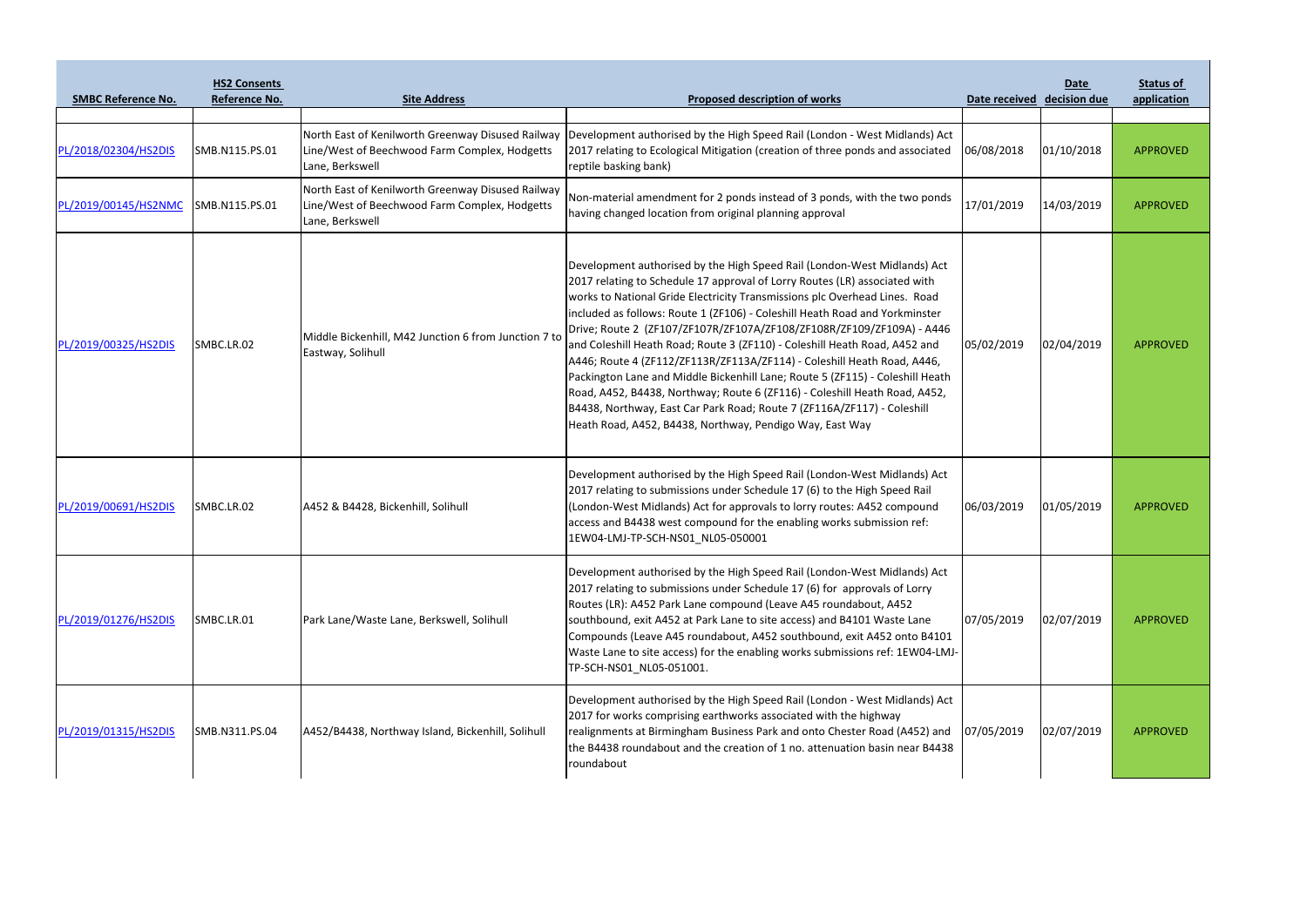| PL/2019/01316/HS2DIS | SMB.N211.PS.13 &<br>SMB.N211.PS.14 | Northern Part Of Land Known As Triangle Site (Land<br>North of Middle Bickenhill Lane - Bounded by<br>M42&A452/A446) land between A452&A446<br>Chester Road & Stonebridge Rd Intersection, A452<br>Chester Road adj to melbicks & east of A452/A446<br>Roundabout | Development authorised by the High Speed Rail (London - West Midlands) Act<br>2017 for works comprising: earthworks associated with highway realignments<br>for A452 Link Road connecting to the Quartz Point Business Park, Melbicks<br>Garden Centre and Stonebridge Road running parallel to the railway; A452<br>Overbridge over the M42 linking to the new A452/A446 roundabout and<br>associated works subject to a separate Schedule 17 (PL/2019/01315/HS2DIS<br>known as Interchange Station Highways Area A) submission on the western<br>side of the M42; A452/A446 roundabout north overbridge over the proposed<br>HS2 railway line; A452/A446 roundabout south overbridge over the proposed<br>HS2 railway line and the M42; A452 slip road overbridge over the A446<br>(Stonebridge Road); Earthworks associated with Packington Culvert under the<br>A446; Earthworks associated with all the above proposed highway works and 1<br>no. attenuation basin | 10/05/2019 | 05/07/2019 | <b>APPROVED</b> |
|----------------------|------------------------------------|-------------------------------------------------------------------------------------------------------------------------------------------------------------------------------------------------------------------------------------------------------------------|--------------------------------------------------------------------------------------------------------------------------------------------------------------------------------------------------------------------------------------------------------------------------------------------------------------------------------------------------------------------------------------------------------------------------------------------------------------------------------------------------------------------------------------------------------------------------------------------------------------------------------------------------------------------------------------------------------------------------------------------------------------------------------------------------------------------------------------------------------------------------------------------------------------------------------------------------------------------------|------------|------------|-----------------|
| PL/2019/01571/HS2DIS | SMB.N115.PS.10                     | Common, Solihull                                                                                                                                                                                                                                                  | Plans and Specifications submission under Schedule 17 to the High Speed Rail<br> <br> junction of A452 and Park Lane, North west of Balsall (London-West Midlands) Act 2017 for works comprising: earthworks associated 03/06/2019<br>with proposed highway amendments, including creation of roundabout at Park<br>Lane/A452 junction; and creation of one attenuation basin.                                                                                                                                                                                                                                                                                                                                                                                                                                                                                                                                                                                           |            | 29/07/2019 | <b>APPROVED</b> |
| PL/2019/01573/HS2DIS | SMBC.LR.04                         | M42 West Compound, Off B4438, Marston Green,<br>Solihull                                                                                                                                                                                                          | Submission under Schedule 17 (6) of the High Speed Rail (London-West<br>Midlands) Act for approvals to lorry route (LR): M42 West Compound off B4438<br>(Inbound: leave A452/B4438/A446 roundabout (SRN), exit onto B4438 to site<br>access. Outbound: Egress the site via same access point, turning left back onto<br>B4438, U turn at B4438/Northway roundabout onto B4438 northbound until<br>reaching A452/B4438/A446 roundabout (SRN)).                                                                                                                                                                                                                                                                                                                                                                                                                                                                                                                            | 03/06/2019 | 29/07/2019 | <b>APPROVED</b> |
| PL/2019/01873/HS2DIS | SMB.N115.PS.11                     | Park Lane Ecological Mitigation Site, Off Lavender<br>Hall Lane, Berkswell                                                                                                                                                                                        | Plans and specifications submission under Schedule 17 to the High Speed Rail<br>(London To West Midlands) Act 2017 for works comprising; provision of a<br>single ecological mitigation pond and associated reptile basking bank                                                                                                                                                                                                                                                                                                                                                                                                                                                                                                                                                                                                                                                                                                                                         | 09/07/2019 | 03/09/2019 | <b>APPROVED</b> |
| PL/2019/02763/HS2DIS | SMB.N311.PS.04                     | Northern Part Of Land Known As Interchange<br>Triangle Site (land North Of Middle Bickenhill Lane -<br>Bounded By M42 & A452/A446), Land Between<br>A452 & A446 Chester Road & Stonebridge Road<br>Intersection, A452 Chester Road Adjacent To<br>Melbick         | Development authorised by the High Speed Rail (London - West Midlands) Act<br>2017 for works comprising earthworks associated with the Highway<br>realignments at Birmingham Business Park and onto Chester Road (A452) and<br>the B4438 Roundabout and the creation of 1 No. attenuation basin near B4438<br>Roundabout (Resubmission of PL/2019/01315/HS2DIS).                                                                                                                                                                                                                                                                                                                                                                                                                                                                                                                                                                                                         | 27/10/2019 | 19/12/2019 | <b>APPROVED</b> |
| PL/2019/03144/HS2DIS | SMB.N115.PS.08                     | Sixteen Acre Wood Site Adjacent Kenilworth Road,<br>Bradnocks Marsh Island, Bradnocks Marsh, Solihull                                                                                                                                                             | Plans and Specifications submission under Schedule 17 to the High Speed Rail<br>(London-West Midlands) Act 2017 for works comprising: Earthworks associated 17/12/2019<br>with the creation of two ecological mitigation ponds within site SD26 and<br>permanent post and rail fencing around the site.                                                                                                                                                                                                                                                                                                                                                                                                                                                                                                                                                                                                                                                                  |            | 11/02/2019 | <b>APPROVED</b> |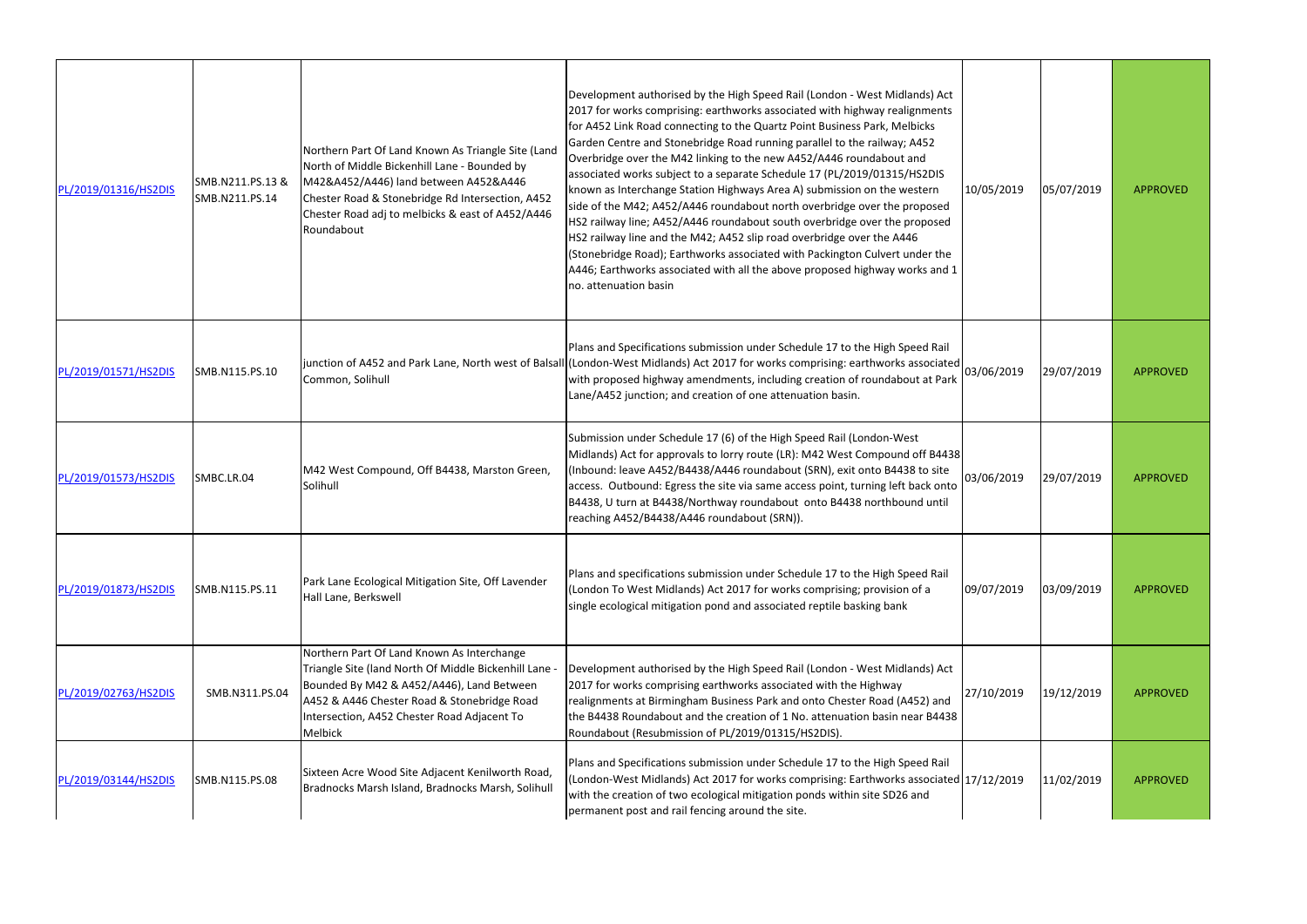| PL/2020/00289/HS2DIS | SMB.N115.PS.11  | Land and buildings at the Interchange Triangle<br>bounded by the M42 Motorway, the A452 Chester<br>Road and the A45 Coventry Road, Bickenhill, Solihull                                                                                                | Plans and Specifications submission under Schedule 17 to the High Speed Rail<br>(London to West Midlands) Act 2017 for works comprising: Construction of a<br>High Speed Rail Interchange Station and associated external works, including<br>short-stay, taxi and drop-off car parking, public realm, earthworks and other<br>associated works.                                                                                                                                                                                   | 11/02/2020 | 07/04/2020 | <b>APPROVED</b> |
|----------------------|-----------------|--------------------------------------------------------------------------------------------------------------------------------------------------------------------------------------------------------------------------------------------------------|------------------------------------------------------------------------------------------------------------------------------------------------------------------------------------------------------------------------------------------------------------------------------------------------------------------------------------------------------------------------------------------------------------------------------------------------------------------------------------------------------------------------------------|------------|------------|-----------------|
| PL/2020/00291/HS2DIS | SMB.N115.PS.13  | Land and buildings at the Interchange Triangle,<br>bounded by the M42 Motorway and other local<br>highways. The National Exhibition Centre,<br>Birmingham International Rail Station and<br>Birmingham Airport                                         | Plans and Specifications submission under Schedule 17 to the High Speed Rail<br>(London to West Midlands) Act 2017 for works comprising: Construction of a<br>people mover system on an elevated viaduct together with four no. station<br>stops, one no. maintenance facility and associated works                                                                                                                                                                                                                                | 11/02/2020 | 07/04/2020 | <b>APPROVED</b> |
| PL/2020/00275/MAROT  | SMB.N115.PS.12  | Land and buildings at the Interchange Triangle<br>bounded by the M42 Motorway, the A452 Chester<br>Road and the A45 Coventry Road, Bickenhill, Solihull                                                                                                | Reserved Matters application for details of access, appearance, landscaping<br>and layout for the provision of car parking (excluding short stay, taxi and drop<br>off parking) in connection with High Speed Rail Interchange Station pursuant to<br>Section 23 of High Speed Rail (London to West Midlands) Act which confirms<br>that the car parking at the Interchange is to be treated as an outline planning<br>permission under the Development Management Procedure Order                                                 | 13/02/2020 | 14/05/2020 | <b>APPROVED</b> |
| PL/2020/00377/HS2NMC | SMB.N211.PS.13A | Northern Part Of Land Known As The Triangle Site<br>(Land North Of Middle Bickenhill Lane - Bounded By<br>M42 & A452/A446), Land Between The A452 & A446<br>Chester Rd & Stonebridge Rd Intersection, A452<br>Chester Rd Adj To Melbicks Garden Centre | Non material amendment to PL/2019/01316/HS2DIS for: Development<br>authorised by the High Speed Rail (London - West Midlands) Act 2017 for<br>alteration works to the following structures in Interchange Station Highways<br>Area B, comprising: - A452/A446 roundabout north overbridge over the<br>proposed railway line; - A452/A446 roundabout south overbridge over the<br>proposed HS2 railway line and the M42. Note - these works are one element<br>of the wider interchange station highway works for the Area B        | 03/03/2020 | 28/04/2020 | <b>APPROVED</b> |
| PL/2020/00669/HS2DIS | SMB.N115.PS.11  | Of Hampton-in-Arden. It Is Situated Within A Small<br>Pastoral Field Adjacent To Marsh Lane                                                                                                                                                            | The River Blythe Site (the Site) Is Located To The East Plans and specifications submission under Schedule 17 to the High Speed Rail<br>(London - West Midlands) Act 2017 for works comprising: Earthworks<br>ecological habitiat creation.                                                                                                                                                                                                                                                                                        | 24/03/2020 | 19/05/2020 | <b>APPROVED</b> |
| PL/2020/00955/HS2DIS | BBV.SMBC.LR.01  | Park Lane Compound, Berkswell, Solihull                                                                                                                                                                                                                | Development authorised by the High Speed Rail (London-West Midlands) Act<br>2017 relating to Schedule 17 (6) for approvals of Lorry Routes (LR): Inbound:<br>Access from A45 (T) Coventry Road, enter along A452 Kenilworth Road<br>southbound and then access the site compound from A452 onto Park Lane.<br>Outbound: Exit site compound at Park Lane onto A452 Kenilworth Road<br>southbound and then via roundabout junction of Hall Meadow Road, head<br>northbound on A452 Kenilworth Road through to A45 (T) Coventry Road. | 12/05/2020 | 07/07/2020 | APPROVED        |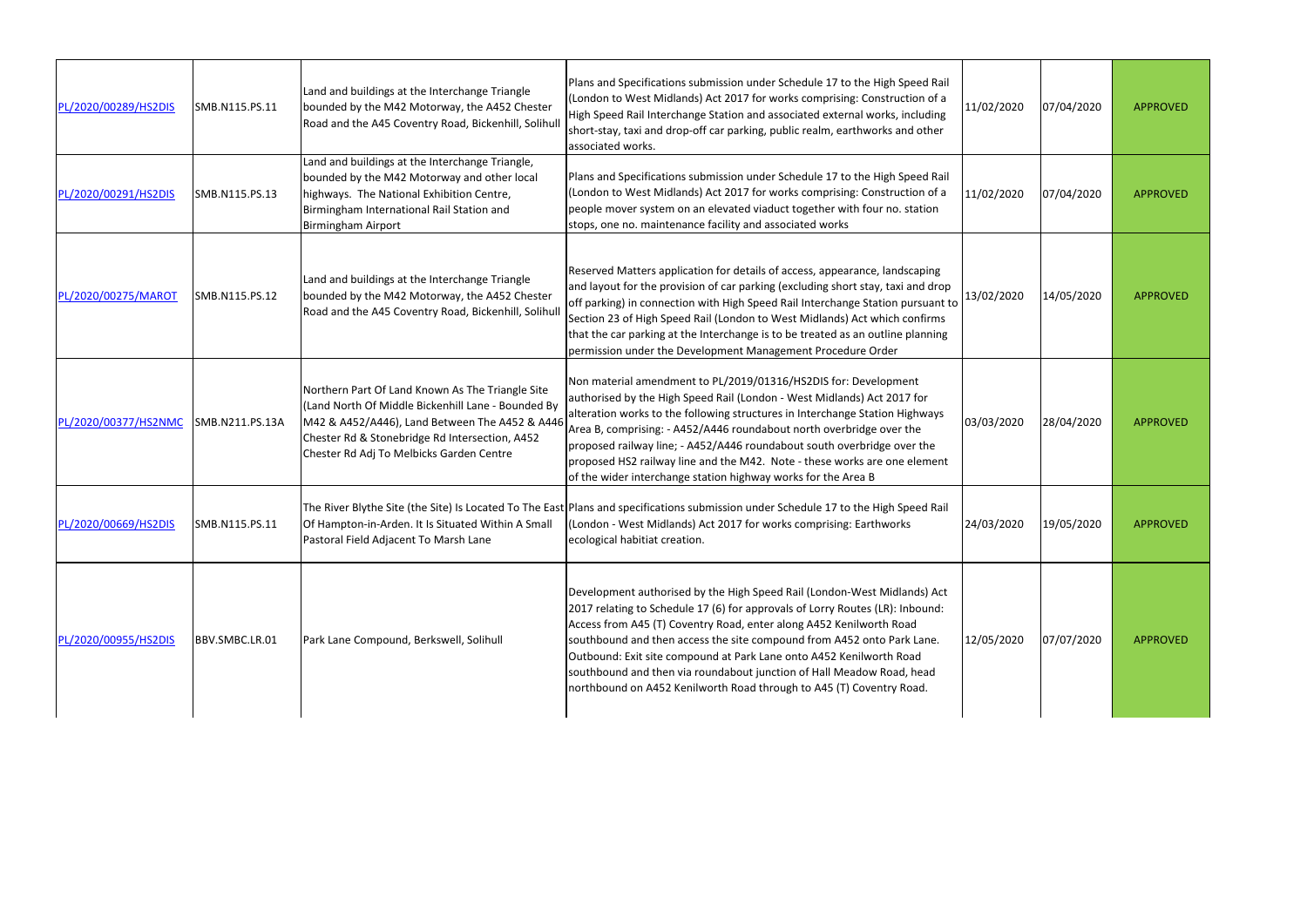| PL/2020/02061/HS2DIS | SMB.N211.PS.13 &<br>SMB.N211.PS.14 | Between The A452 And A446 Chester Road And<br>Stonebridge Road Intersection, The A452 Chester<br>Road Adjacent To Melbicks Garden Centre, And Land<br>To The East Of The A452/A446 Roundabout Over<br>The M42 Including A446 Approach | Plans and Specifications submission under Schedule 17 to the High Speed Rail<br>(London- West Midlands) Act 2017 for works comprising: - A452 Link Road<br>connecting to the Quartz Point Business Park, Melbicks Garden Centre and<br>Stonebridge Road running parallel to the railway as shown on plan ref: 1EW04-<br>LMJ_DJV-TP-DGA-NS07-905012, and 1EW04-LMJ_DJV-TP-DGA-NS07-905010; -<br>A452 overbridge over the M42 linking to the A452/A446; - A452/A446<br>Roundabout North Overbridge over the proposed HS2 railway line as shown on<br>plan ref: 1EW04-LMJ DJV-TP-DGA-NS07-905008 which connects into<br>Stonebridge Road at the northern roundabout junction; - A452/A446<br>Roundabout Sotuh Overbridge over the proposed HS2 railway line and the M42<br>as shown on plan ref: 1EW04-LMJ_DJV-TP-DGA-NS07-905008. With access<br>roads to the proposed new station on either side of the new railway; - A452<br>slip road overbridge over the A446 (Stonebridge Road) as shown on plan<br>1EW04-LMJ_DJV-TP-DGANS07-905013; - Packington Culvert under A446 as<br>shown on plan ref: 1EW04-LMJ_DJV-TP-DGA-NS07-905014; - Earthworks<br>associated with the proposed highway works and 3 no. attenuation basin on<br>plan ref: 1EW04-LMJ_DJV-TP-DGA-NS07-905007 and 1EW04-LMJ_DJV-TP-DGA-<br>NS07-905008. (Resubmission of PL/2019/01316/HS2DIS). | 09/09/2020 | 04/11/2020 | <b>APPROVED</b> |
|----------------------|------------------------------------|---------------------------------------------------------------------------------------------------------------------------------------------------------------------------------------------------------------------------------------|---------------------------------------------------------------------------------------------------------------------------------------------------------------------------------------------------------------------------------------------------------------------------------------------------------------------------------------------------------------------------------------------------------------------------------------------------------------------------------------------------------------------------------------------------------------------------------------------------------------------------------------------------------------------------------------------------------------------------------------------------------------------------------------------------------------------------------------------------------------------------------------------------------------------------------------------------------------------------------------------------------------------------------------------------------------------------------------------------------------------------------------------------------------------------------------------------------------------------------------------------------------------------------------------------------------------------------------------------------------|------------|------------|-----------------|
| PL/2020/02094/HS2DIS | BBV.SMBC.LR.02                     | A452 Kenilworth Road Overbridge Compound (A452<br>Southbound) and River Blythe Viaduct and River<br>Blythe Bypass Culvert Compound (A452<br>Northbound), Solihull                                                                     | Development authorised by the High Speed Rail (London-West Midlands) Act<br>2017 relating to Schedule 17 (6) for approval of lorry routes (LR): A452<br>Kenilworth Road Overbridge (A452 Outhbound): Inbound Route - Construction<br>traffic will use the A45 (Birmingham-Coventry Road) from both East and West<br>bound, leaving the A45 at Stonebridge roundabout (A45/A452). Construction<br>traffic will then follow the A452 southbound towards the relevant sites.<br>Outbound Route - Construction traffic leaving site will turn left out of site and<br>follow the A452 southbound for 0.5 miles. Construction traffic will then take<br>third exit and follow the A452 northbound back to the A45. River Blythe<br>Viaduct and River Blythe Bypass Culvert (A452 Northbound): Inbound Route -<br>Vehicles will follow the A452 southbound for approximately 2.7 miles until the<br>Bradnocks Marsh/A452 roundabout. Vehicles will then take third exit passing<br>the Aston Martin Garage on the left hand side taking the A452 Kenilworth Road<br>northbound. Vehicles will follow the A452 northbound for approximately 1.0<br>more before accessing from the newly created slip-road on the left hand side.<br>Outbound Route - Constreuction traffic leaving site will turn left onto A452<br>northbound and follow until the A45.             | 09/09/2020 | 04/11/2020 | <b>APPROVED</b> |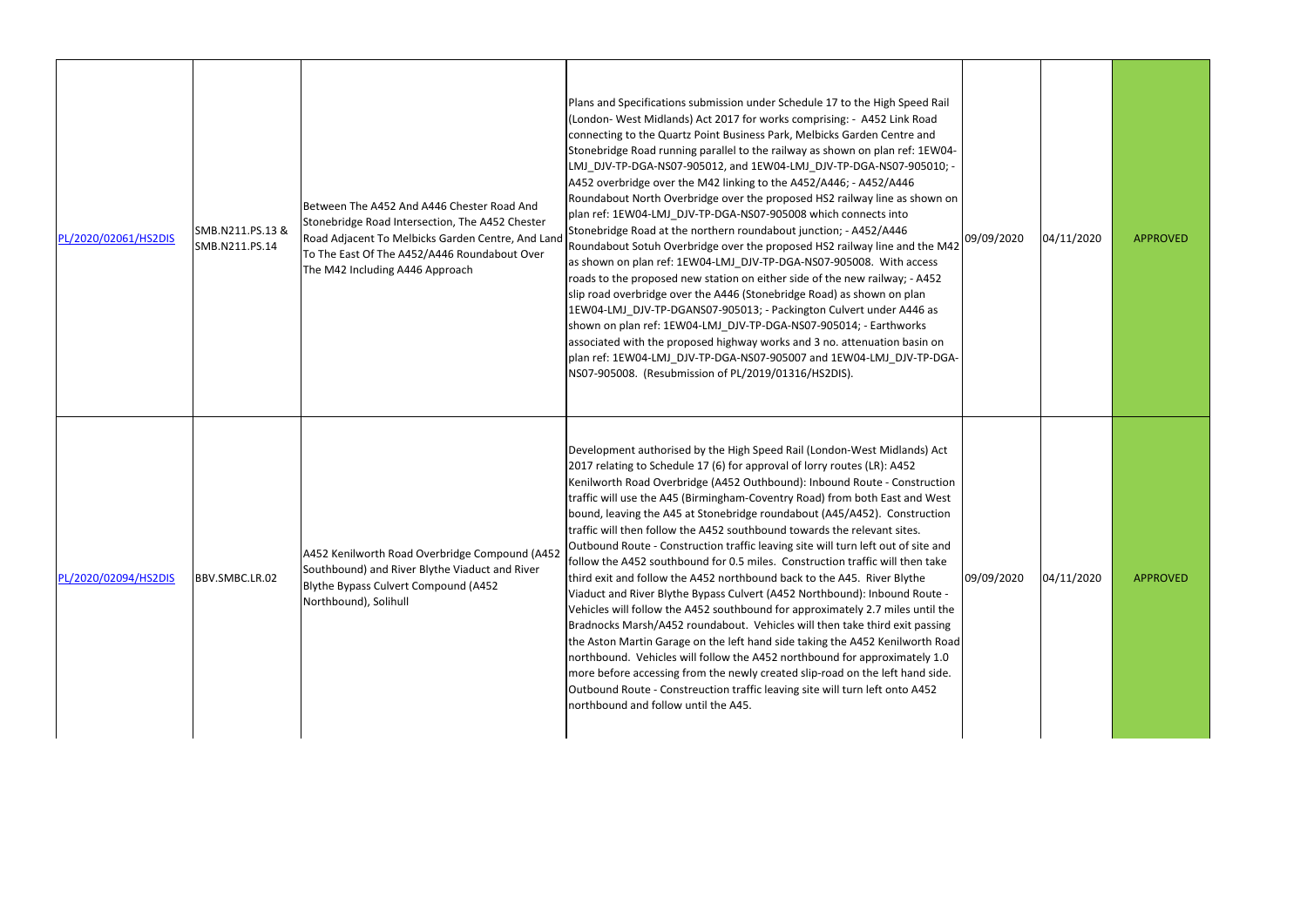| PL/2020/02328/HS2DIS | SMB.N211.PS.15 &<br>SMB.N211.PS.16 | Land East Of Middle Bickenhill Lane, Between The<br>A452 Chester Road/A446 Stonebridge Road<br>Intersection And A452 Chester Road/A45 Coventry<br><b>Road Roundabout Junction</b>                                                                                 | Plans and Specifications submission under Schedule 17 to the High Speed Rail<br>(London- West Midlands) Act 2017 for works comprising:- - Station Exit slip<br>road from the proposed HS2 Interchange Station via and underbridge under<br>the A452 Chester Road, adjacent to Park Farm Barns. - Road Improvements<br>including widening of A452 Chester Road north and south entry (Stonebridge<br>Island A45/A452). - Construction of new culvert at Hollywell Brook. - Proposed<br>overbridge on the A45 over the River Blythe (supporting and additional<br>eastbound A45 onslip road), and scour protection. - Earthworks associated<br>with the construction of access road and turning hear from Packington Lane to<br>attenuation basin. - Earthworks associated with the construction of access<br>roads and turning head from the A452 Chester Road to attenuation basin. -<br>Earthworks associated with the construction of access road and turning head<br>from the A452 Chester Road to attenuation basin. - Earthworks associated with<br>the construction of access road to attenuation basin from Diddington Lane. -<br>Earthworks associated with the realignment of the entry slip road for Toby<br>Carvery. - Earthworks associated with the proposed highway, landscaping<br>bunds and 4 no, attenuation basins, an environmental mitigation pond, flood<br>compensation storage area. - Location of fencing throughout the site. | 06/10/2020 | 01/12/2020 | <b>APPROVED</b>  |
|----------------------|------------------------------------|-------------------------------------------------------------------------------------------------------------------------------------------------------------------------------------------------------------------------------------------------------------------|--------------------------------------------------------------------------------------------------------------------------------------------------------------------------------------------------------------------------------------------------------------------------------------------------------------------------------------------------------------------------------------------------------------------------------------------------------------------------------------------------------------------------------------------------------------------------------------------------------------------------------------------------------------------------------------------------------------------------------------------------------------------------------------------------------------------------------------------------------------------------------------------------------------------------------------------------------------------------------------------------------------------------------------------------------------------------------------------------------------------------------------------------------------------------------------------------------------------------------------------------------------------------------------------------------------------------------------------------------------------------------------------------------------------------------------------------------|------------|------------|------------------|
| PL/2020/02767/HS2DIS | SMB.N311.PS.04.01                  | Northern Part Of Land Known As Interchange<br>Triangle Site (land North Of Middle Bickenhill Lane -<br>Bounded By M42 & A452/A446), Land Between<br>A452 & A446 Chester Road & Stonebridge Road<br>Intersection, A452 Chester Road Adjacent To<br><b>Melbicks</b> | Plans and Specifications submission under Schedule 17 to the High Speed Rail<br>(London- West Midlands) Act 2017 for works comprising - Approval of the<br>location of permanent fencing, gates, and pedestrian guardrails within Area A.                                                                                                                                                                                                                                                                                                                                                                                                                                                                                                                                                                                                                                                                                                                                                                                                                                                                                                                                                                                                                                                                                                                                                                                                              | 23/11/2020 | 18/01/2021 | <b>WITHDRAWN</b> |
| PL/2020/02821/HS2DIS | SMB.LMJV.BIU.01                    | Temporary Kenilworth Greenway On Land South<br>East Of Kenilworth Greenway, Between Waste Lane<br>And Hob Lane/Cromwell Lane, Balsall Common,<br>Solihull.                                                                                                        | Request for Bringing into Use under Schedule 17(9) to the High Speed Rail<br>(London - West Midlands) Act 2017 for works comprising: a temporary<br>pedestrian, cycle and equestrian route for the diverted Kenilowrth Greenway.                                                                                                                                                                                                                                                                                                                                                                                                                                                                                                                                                                                                                                                                                                                                                                                                                                                                                                                                                                                                                                                                                                                                                                                                                       | 27/11/2020 | 22/01/2020 | <b>APPROVED</b>  |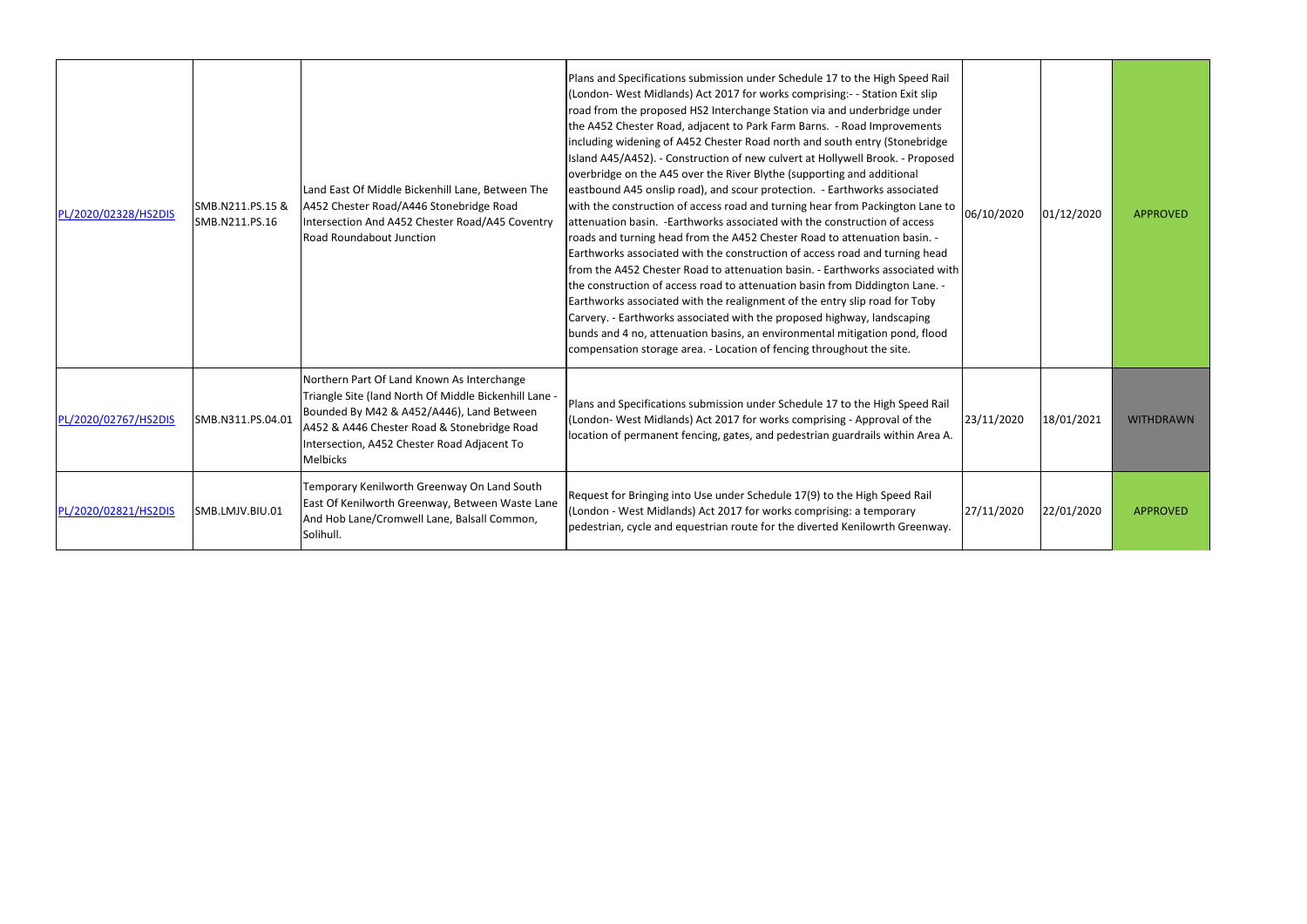| PL/2021/00471/HS2DIS | BBV.SMBC.LR.03 | Waste Lane, Hodgetts Lane And Truggist Lane,<br>Berkswell, Solihull | Development authorised by the High Speed Rail (London-West Midlands) Act<br>2017 relating to submissions under Schedule 17 (6) for approvals of Lorry<br>Routes (LR): Waste Lane Overbridge Satellite Compound/Waste Lane East and<br>West Road Head Inbound Route Construction traffic will use the A45 Coventry<br>Rd SRN from the West before taking the A452 southbound at the Stonebridge<br>roundabout. LGVs will continue on the A452 through Balsall Common before<br>turning left onto Kelsey Lane / Waste Lane. Construction traffic will follow<br>Waste Lane until they turn left into the site access for Waste Lane Overbridge<br>and Waste Lane Road Head East and West. Outbound Route Construction<br>traffic will leave Waste Lane Overbridge and Waste Lane Road Head East and<br>West and turn right out of the access onto Waste Lane, continuing onto Kelsey<br>Lane before turning right onto the A452. LGVs will continue on the A452 until<br>reaching the A45 Coventry Rd SRN Carol Green Rail Underbridge North Satellite<br>Compound Inbound Route Construction traffic will use the A45 Coventry Rd<br>SRN from the West before taking the A452 southbound at the Stonebridge<br>roundabout. LGVs will continue on the A452 through Balsall Common before<br>turning left onto Kelsey Lane / Waste Lane. Continue on Waste Lane for<br>approximately 1.3 miles and turn left onto Hodgetts Lane and then left onto<br>Truggist Lane, the site entrance is on the left-hand side Outbound Route<br>Construction traffic must turn right out of site as there is a low bridge to the<br>left. Once LGVs have turned right onto Truggist lane they will follow the above<br>route in reverse until they have re-joined the SRN. Carol Green Rail<br>Underbridge South Satellite Compound/Cromwell Lane Satellite<br>Compound/Beechwood Farm Accommodation Underpass The inbound and<br>outbound routes to these sites (beyond the internal haul road) is the same as<br>the route for Waste Lane Overbridge compound and the Roadhead location.<br>Waste Lane, Hodgetts Lane And Truggist Lane Berkswell Solihull | 19/02 |
|----------------------|----------------|---------------------------------------------------------------------|---------------------------------------------------------------------------------------------------------------------------------------------------------------------------------------------------------------------------------------------------------------------------------------------------------------------------------------------------------------------------------------------------------------------------------------------------------------------------------------------------------------------------------------------------------------------------------------------------------------------------------------------------------------------------------------------------------------------------------------------------------------------------------------------------------------------------------------------------------------------------------------------------------------------------------------------------------------------------------------------------------------------------------------------------------------------------------------------------------------------------------------------------------------------------------------------------------------------------------------------------------------------------------------------------------------------------------------------------------------------------------------------------------------------------------------------------------------------------------------------------------------------------------------------------------------------------------------------------------------------------------------------------------------------------------------------------------------------------------------------------------------------------------------------------------------------------------------------------------------------------------------------------------------------------------------------------------------------------------------------------------------------------------------------------------------------------------------------------------------------------------------------|-------|
| PL/2021/00473/HS2DIS | BBV.SMBC.LR.04 | Hallmeadow Road, Balsall Common, Solihull                           | Development authorised by the High Speed Rail (London-West Midlands) Act<br>2017 relating to submissions under Schedule 17 (6) for approvals of Lorry<br>Routes (LR): Carol Green Rail Underbridge South Satellite Compound/Waste<br>Lane Overbridge Satellite Compound/Waste Lane East and West Road<br>Head/Cromwell Lane Satellite Compound/Beechwood Farm Accommodation<br>Underpass Inbound Route Construction traffic will use the A45 Coventry Rd<br>SRN from the west before taking the A452 southbound at the Stonebridge<br>roundabout. LGVs will continue on the A452 for approximately 3.71 miles<br>before taking the first exit at the A452/Hallmeadow Road roundabout onto<br>Hallmeadow Rd. LGVs will continue on Hallmeadow Rd taking the second exit<br>at the next roundabout to remain on Hallmeadow Rd. At the Hallmeadow Rd /<br>Station Rd roundabout LGVs will take the second exit into a purpose-built site<br>access. Once LGVs have entered the site access they will use an internal haul<br>route to access the listed sites. This internal route does not form a part of this<br>application. Outbound Route LGVs will leave the purpose-built site access onto<br>the Hallmeadow Rd / Station Rd roundabout taking the second exit onto<br>Hallmeadow Rd. Continue on Hallmeadow Rd until the Hallmeadow Rd / A452<br>roundabout, taking the second exit onto the A452 Northbound. LGVs will<br>continue on the A452 until reaching the A45 Coventry Rd.   Hallmeadow Road<br><b>Balsall Common Solihull</b>                                                                                                                                                                                                                                                                                                                                                                                                                                                                                                                                                                                                | 19/02 |

| 2/2021 | 16/04/2021 | <b>REFUSED - APPEAL</b><br><b>DISMISSED</b> |
|--------|------------|---------------------------------------------|
| 2/2021 | 16/04/2021 | <b>APPROVED</b>                             |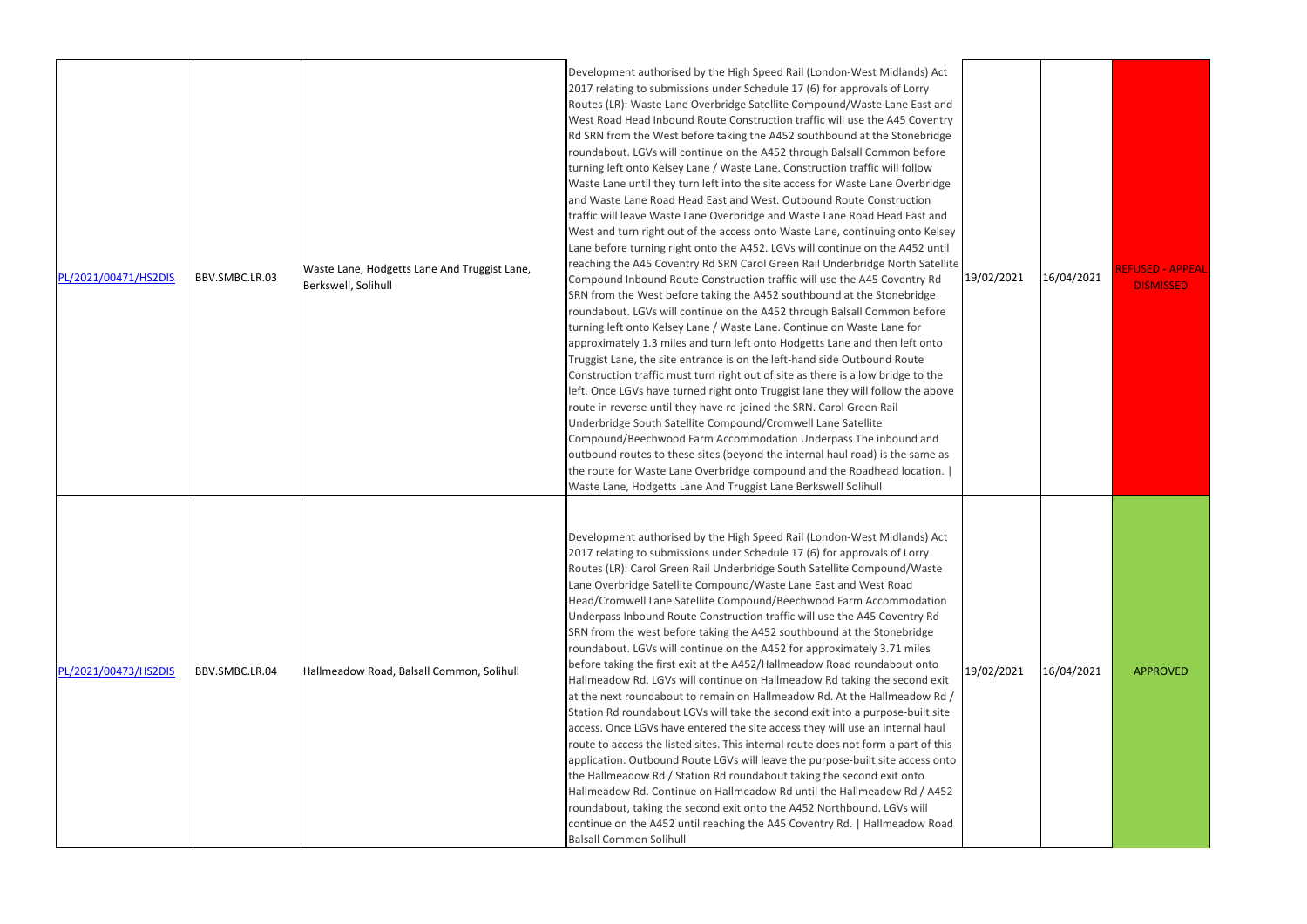| PL/2021/01677/HS2DIS | LMJV.SMBC.PS.02 | Junction At A452 Kenilworth Road And Park Lane,<br><b>Balsall Common</b>                                                                 | Plans and specifications submission under Schedule 17 to the High Speed Rail<br>(London-West Midlands) Act 2017 for works comprising:- Installation of<br>lighting equipment comprising 33 streetlights, 4 illuminated signs, 1 illuminated<br>bollard and 2 feeder pillars; the location of permanent post and rail fencing<br>and; the location of 1 gate around the Site.                                                                                                                                                                                                                                                                                                                                                                                                                                                                                                                                                                                                                                                                                                                                                                                                                                                                                                                                                                                                                                                                                                                                                                                                                                                                                                                                                                                                                                                                                                                                                                        |
|----------------------|-----------------|------------------------------------------------------------------------------------------------------------------------------------------|-----------------------------------------------------------------------------------------------------------------------------------------------------------------------------------------------------------------------------------------------------------------------------------------------------------------------------------------------------------------------------------------------------------------------------------------------------------------------------------------------------------------------------------------------------------------------------------------------------------------------------------------------------------------------------------------------------------------------------------------------------------------------------------------------------------------------------------------------------------------------------------------------------------------------------------------------------------------------------------------------------------------------------------------------------------------------------------------------------------------------------------------------------------------------------------------------------------------------------------------------------------------------------------------------------------------------------------------------------------------------------------------------------------------------------------------------------------------------------------------------------------------------------------------------------------------------------------------------------------------------------------------------------------------------------------------------------------------------------------------------------------------------------------------------------------------------------------------------------------------------------------------------------------------------------------------------------|
| PL/2021/02428/HS2DIS | SMB.LR.10007    | Pool Wood Embankment Compound. Coleshill Heath<br>Road, B37 6SS & Coleshill Heath Underbridge<br>Compound. Coleshill Heath Road, B37 6SS | Submission under Schedule 17 to the High Speed Rail (London - West Midlands)<br>Act 2017 for approval of lorry routes to/ from the above sites for works<br>comprising: Inbound Route - Construction Vehicles arriving from the M6 West<br>direction will stay left to exit on Junction 4 following signs for A446/Lichfield. At<br>the roundabout, vehicles will take the 3rd exit onto Stonebridge Rd/A446 and<br>continue left for approximately 230 metres to then take the first exit onto<br>Coleshill Heath Road. Once Construction Vehicles have reached Coleshill Heath<br>road, they will follow it south for approximately 660 metres and turn left to<br>Pool Wood Embankment Compound. For vehicles continuing to Coleshill Heath<br>Underbridge compound, vehicles will continue south for approximately 400<br>metres where the road meets the A452 Chester Road 4-arm roundabout<br>junction and take the fourth exit along to heading east onto Coleshill Heath<br>Road to turn left into the compound. Outbound Route - Construction Vehicles<br>exiting from Pool Wood Embankment will turn left to Coleshill Heath South<br>direction for approximately 400 metres where the road meets the A452<br>Chester Road 4-arm roundabout junction and take the fourth exit along to<br>heading east onto Coleshill Heath Road. Vehicles will then continue the road<br>north direction for approximately 1Km towards the roundabout and take the<br>second exit onto Stonebridge Road/A446 for approximately 270 metres. At the<br>roundabout, vehicles will take the first exit to M6 towards London direction.<br>Vehicles exiting from Coleshill Heath Underbridge will turn left heading north<br>for approximately 630 metres towards the roundabout and take the second<br>exit onto Stonebridge Road/A446 for approximately 270 metres. At the<br>roundabout, vehicles will take the first exit to M6 towards London direction. |

|            | 10/06/2021 05/08/2021 | <b>APPROVED</b> |
|------------|-----------------------|-----------------|
| 24/08/2021 | 19/10/2021            | <b>APPROVED</b> |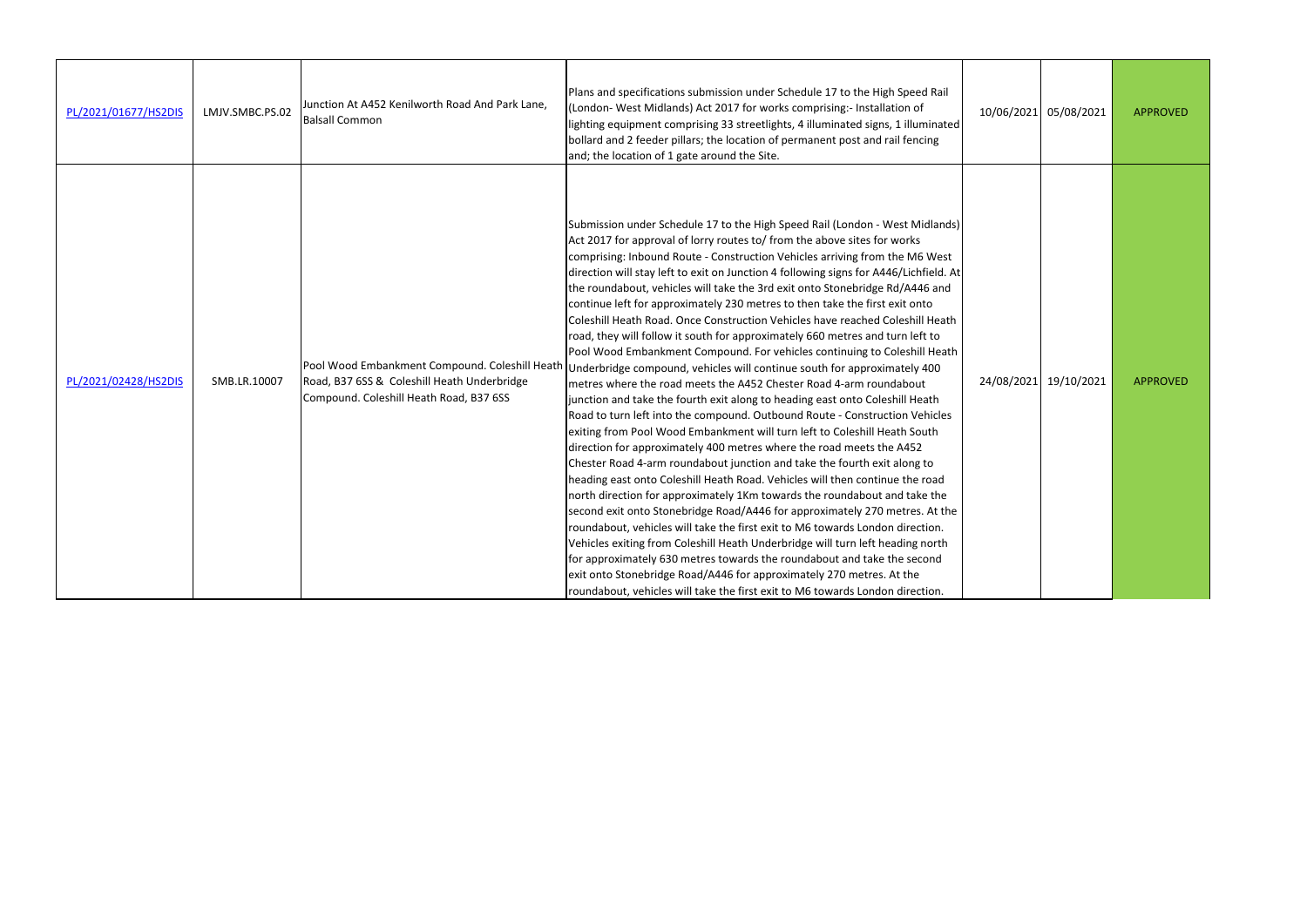| PL/2021/02429/HS2DIS | SMB.LR.10006 | A452 Compound, Solihull, B46 3HX                                                                                                                                                                                                                                                                                                                                                                                                                          | A452 Compound Access: Inbound: Construction Vehicles arriving from the A45<br>East direction will take the first exit along A452 Chester Road northbound and<br>keep left for approximately 2 kilometres and then turn left to the A452<br>Compound. Outbound: Construction Vehicles will exit the A452 Compound left<br>onto A452. At the A452/A446 roundabout, vehicles will take the first exit to the<br>B4438 and continue 200m to the B4438 / Northway roundabout. At the<br>roundabout take the third exit back onto the B4438 and continue 200m to the<br>A452 / A446 roundabout. At the roundabout take the third exit onto the A452<br>southbound and continue for approximately 2.5 Kilometres. At Stonebridge<br>roundabout, vehicles will take the third exit to the A45 west direction. M42<br>Motorway Viaduct (East) Satellite Compound:<br>Inbound: Construction Vehicles arriving from the A45 East direction will take<br>the first exit along A452 Chester Road northbound and keep left for<br>approximately 1.5 kilometres to the A452/A446 roundabout. At the A452/A446<br>roundabout, vehicles will take the first exit to the B4438 and continue 200m to<br>the B4438 / Northway roundabout. At the roundabout take the third exit back<br>onto the B4438 and continue 200m to the A452 / A446 roundabout. Enter site<br>access on RHS of Island.<br>Outbound: Construction Vehicles will exit the Compound right, onto the A452 /<br>A446 roundabout. Construction vehicles will exit the roundabout onto the<br>A452 southbound and continue for approximately 2.5 Kilometres and join the<br>SRN/Trunk road. | 24/08/2021 19/10/2021 | <b>APPROVED</b> |
|----------------------|--------------|-----------------------------------------------------------------------------------------------------------------------------------------------------------------------------------------------------------------------------------------------------------------------------------------------------------------------------------------------------------------------------------------------------------------------------------------------------------|------------------------------------------------------------------------------------------------------------------------------------------------------------------------------------------------------------------------------------------------------------------------------------------------------------------------------------------------------------------------------------------------------------------------------------------------------------------------------------------------------------------------------------------------------------------------------------------------------------------------------------------------------------------------------------------------------------------------------------------------------------------------------------------------------------------------------------------------------------------------------------------------------------------------------------------------------------------------------------------------------------------------------------------------------------------------------------------------------------------------------------------------------------------------------------------------------------------------------------------------------------------------------------------------------------------------------------------------------------------------------------------------------------------------------------------------------------------------------------------------------------------------------------------------------------------------------------------------------------------------------------------|-----------------------|-----------------|
| PL/2021/02515/HS2DIS | SMB.PS.10008 | Birmingham Interchange Station Highways Areas A &<br>B Including: Land To The North Of Middle Bickenhill<br>Lane Bounded By The M42, The A452 Chester Road<br>And The A446 Stonebridge Road (Area A) and land<br>between A452 Chester Road/A446 Stonebridge Road<br>intersection, the A452 Chester Road adjacent to<br>Melbicks Garden Centre, and land to the east of the<br>A452/A446 roundabout over the M42, including the<br>A446 approach (Area B). | Plans and Specifications submission under Schedule 17 Paragraph 3 (2)(f) to the<br>High Speed Rail (London - West Midlands) Act 2017 for works comprising: Area<br>A - Installation of lighting equipment comprising 50 street lights, 23 Illuminated<br>traffic signs, 11 illuminated bollards and 2 road lighting feeder pillars within<br>Birmingham Interchange Station Highways. Area B - Installation of lighting<br>equipment comprising 96 street lights, 35 illuminated traffic signs, 3<br>illuminated bollards and 4 road lighting feeder pillars within Birmingham<br>Interchange Station Highways                                                                                                                                                                                                                                                                                                                                                                                                                                                                                                                                                                                                                                                                                                                                                                                                                                                                                                                                                                                                                           | 10/09/2021 05/11/2021 | <b>APPROVED</b> |
| PL/2021/03159/HS2DIS | SMB.PS.10008 | Land Between The A452 Chester Road/A446<br>Stonebridge Road Intersection, The A452 Chester<br>Road Adjacent To Melbick's Garden Centre And Land<br>To The East Of A452/A446 Roundabout Over The<br>M42 Including The A446 Approach.                                                                                                                                                                                                                       | Plans and Specifications submission under Schedule 17, Part 1, Paragraph<br>3(2)(e) fences or walls to the High Speed Rail (London - West Midlands) Act<br>2017 for works comprising: the location of permanent fencing, gates and<br>pedestrian guardrails associated with the Interchange Station Highways works<br>Area B.                                                                                                                                                                                                                                                                                                                                                                                                                                                                                                                                                                                                                                                                                                                                                                                                                                                                                                                                                                                                                                                                                                                                                                                                                                                                                                            | 02/12/2021 27/01/2022 | <b>APPROVED</b> |
| PL/2022/00109/HS2DIS | SMB.LR.10005 | A45 Service Road Compound, Solihull, B92 OHH                                                                                                                                                                                                                                                                                                                                                                                                              | Submission under Schedule 17 to the High Speed Rail (London - West Midlands)<br>Act 2017 for approval of lorry routes to/ from A45/A45 Service Road<br>Compound Access: Inbound Route: Vehicles will exit the SRN onto the A45 slip<br>Road following signs for N.E.C/Bickenhill/Household Waste Recycling Centre.<br>Continue for approximately 244 metres, then turn left to the A45 Service Road<br>Compound. Outbound Route: Vehicles will exit the Compound left onto the                                                                                                                                                                                                                                                                                                                                                                                                                                                                                                                                                                                                                                                                                                                                                                                                                                                                                                                                                                                                                                                                                                                                                           | 20/01/2022 17/03/2022 | <b>APPROVED</b> |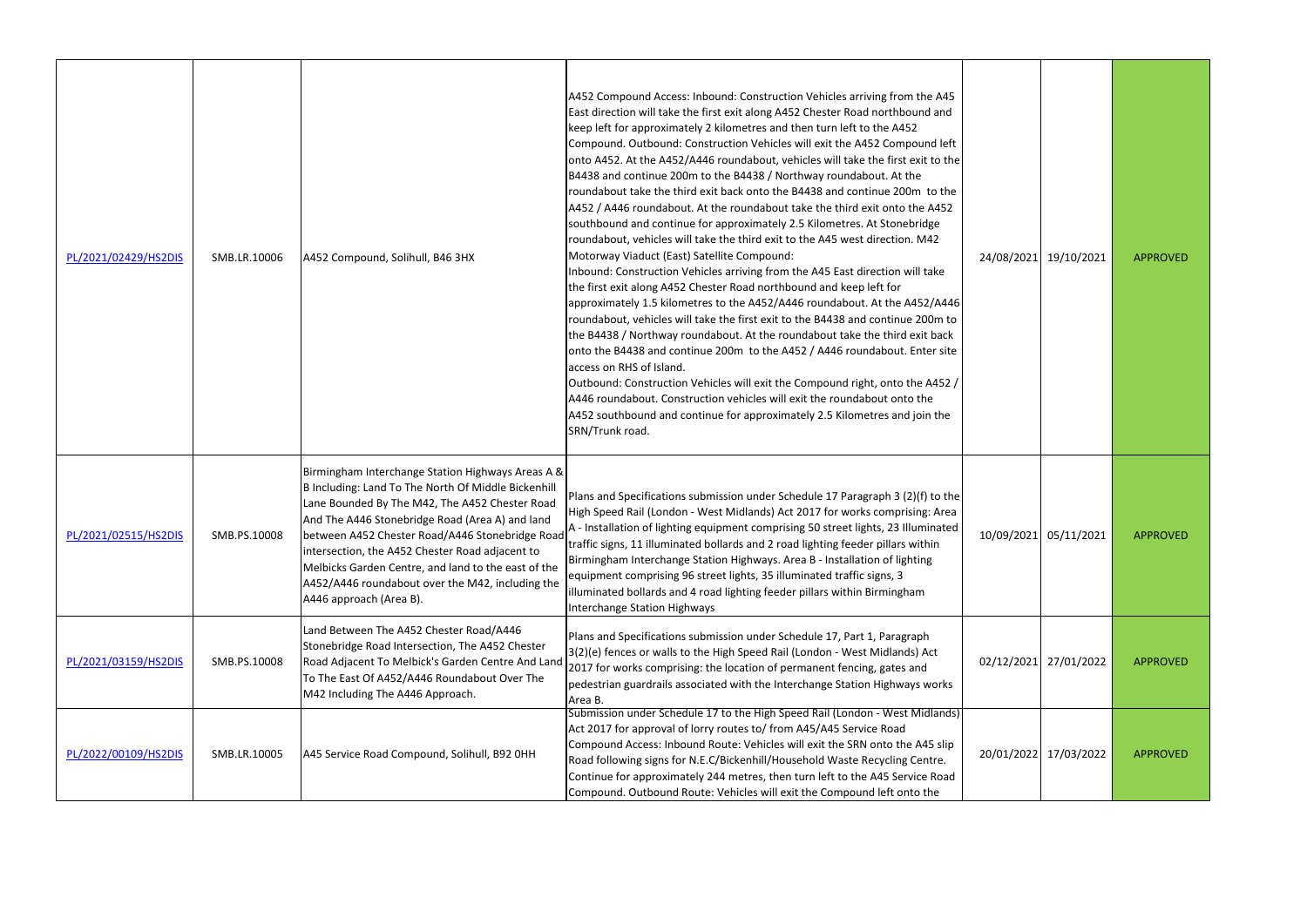| PL/2022/00206/HS2DIS | SMB.PS.1007  | Land And Buildings At The National Exhibition<br>Centre, Birmingham International Rail Station And<br>Birmingham Airport                                                                                                                  | Plans and Specifications submission under Schedule 17 to the High Speed Rail<br>(London-West Midlands) Act 2017 for works comprising the construction of<br>circa 815m section (realignment of approved scheme) of an automated people<br>mover system on an elevated viaduct together with one no. station stop at<br>Birmingham International Rail Station, and associated works.                                                                                                                                                                                                                                                                                                                                                                                                                                                                                                                                                                                                                                                                                                                                                                                                                                                                                             |            | 03/02/2022 31/03/2022 | <b>APPROVED</b>                         |
|----------------------|--------------|-------------------------------------------------------------------------------------------------------------------------------------------------------------------------------------------------------------------------------------------|---------------------------------------------------------------------------------------------------------------------------------------------------------------------------------------------------------------------------------------------------------------------------------------------------------------------------------------------------------------------------------------------------------------------------------------------------------------------------------------------------------------------------------------------------------------------------------------------------------------------------------------------------------------------------------------------------------------------------------------------------------------------------------------------------------------------------------------------------------------------------------------------------------------------------------------------------------------------------------------------------------------------------------------------------------------------------------------------------------------------------------------------------------------------------------------------------------------------------------------------------------------------------------|------------|-----------------------|-----------------------------------------|
| PL/2022/00256/HS2DIS | SMB.LR.10009 | HS2 compounds access from Waste Lane, Balsall<br><b>I</b> Common                                                                                                                                                                          | Development authorised by the High Speed Rail (London-West Midlands) Act<br>2017 relating to submissions under Schedule 17 (6) for approvals of Lorry<br>Routes (LR): Waste Lane Overbridge and Waste Lane East and West Road Head:<br>Inbound Route: Construction traffic will use the A45 Coventry Rd SRN from the<br>West before taking the A452 southbound at the Stonebridge roundabout. LGVs<br>will continue on the A452 through Balsall Common before turning left onto<br>Kelsey Lane / Waste Lane. Construction traffic will follow Waste Lane until they<br>turn left into the site access for Waste Lane Overbridge and Waste Lane Road<br>Head East and West. Outbound Route: Construction traffic will leave Waste<br>Lane Overbridge and Waste Lane Road Head East and West and turn right out<br>of the access onto Waste Lane continuing onto Kelsely Lane before turning<br>right onto the A452 LGV's will continue on the A452 until reaching the A45<br>Coventry Road SRN. For Carol Green Rail Underbridge (South) Cromwell Lane<br>and Beechwood Farm Accommodation Underpass the inbound and outbound<br>routes to these sites (beyond the internal haul road) is the same as the route<br>for Waste Lane Overbridge compound and the roadhead location. | 08/02/2022 | 05/04/2022            | <b>REFUSED - APPEA</b><br><b>LODGED</b> |
| PL/2022/00296/HS2DIS | SMB.PS.10016 | North West Of The Village Of Balsall Common On<br>The Junction Between The A452 Kenilworth Road<br>And Park Lane                                                                                                                          | Plans and Specifications submission under Schedule 17, Part 1, Paragraph 3 (2)<br>(e) fences or walls and (f) lighting equipment of the High-Speed Rail (London<br>West Midlands) Act 2017 for works comprising: Installation of lighting<br>equipment comprising 26 lighting columns and streetlights, 4 illuminated signs,<br>1 illuminated bollard, and 2 feeder pillars; the location of a Vehicle Restraint<br>System safety barrier; The location of permanent post and rail fencing and; the<br>location of 1 gate around the Site (Resubmission of PL/2021/01677/HS2DIS).                                                                                                                                                                                                                                                                                                                                                                                                                                                                                                                                                                                                                                                                                               | 10/02/2022 | 07/04/2022            | <b>APPROVED</b>                         |
| PL/2022/00485/HS2DIS | SMB.PS.10009 | Land Between The A452 Chester Road/A446<br>Stonebridge Road Intersection, The A452<br>Chester Road Adjacent To Melbick's Garden<br>Centre And Land To The East Of The<br>A452/A446 Roundabout Over The M42<br>Including The A446 Approach | Plans and specifications submission under Schedule 17, Part 1, Paragraph<br>3(2)(e) fences or walls to the High Speed Rail (London-West Midlands)<br>Act 2017 for works comprising the location of permanent fencing, gates<br>and pedestrian guardrails associated with the Interchange station<br>highway works known as Area A.                                                                                                                                                                                                                                                                                                                                                                                                                                                                                                                                                                                                                                                                                                                                                                                                                                                                                                                                              | 04/03/2022 | 29/04/2022            | <b>APPROVED</b>                         |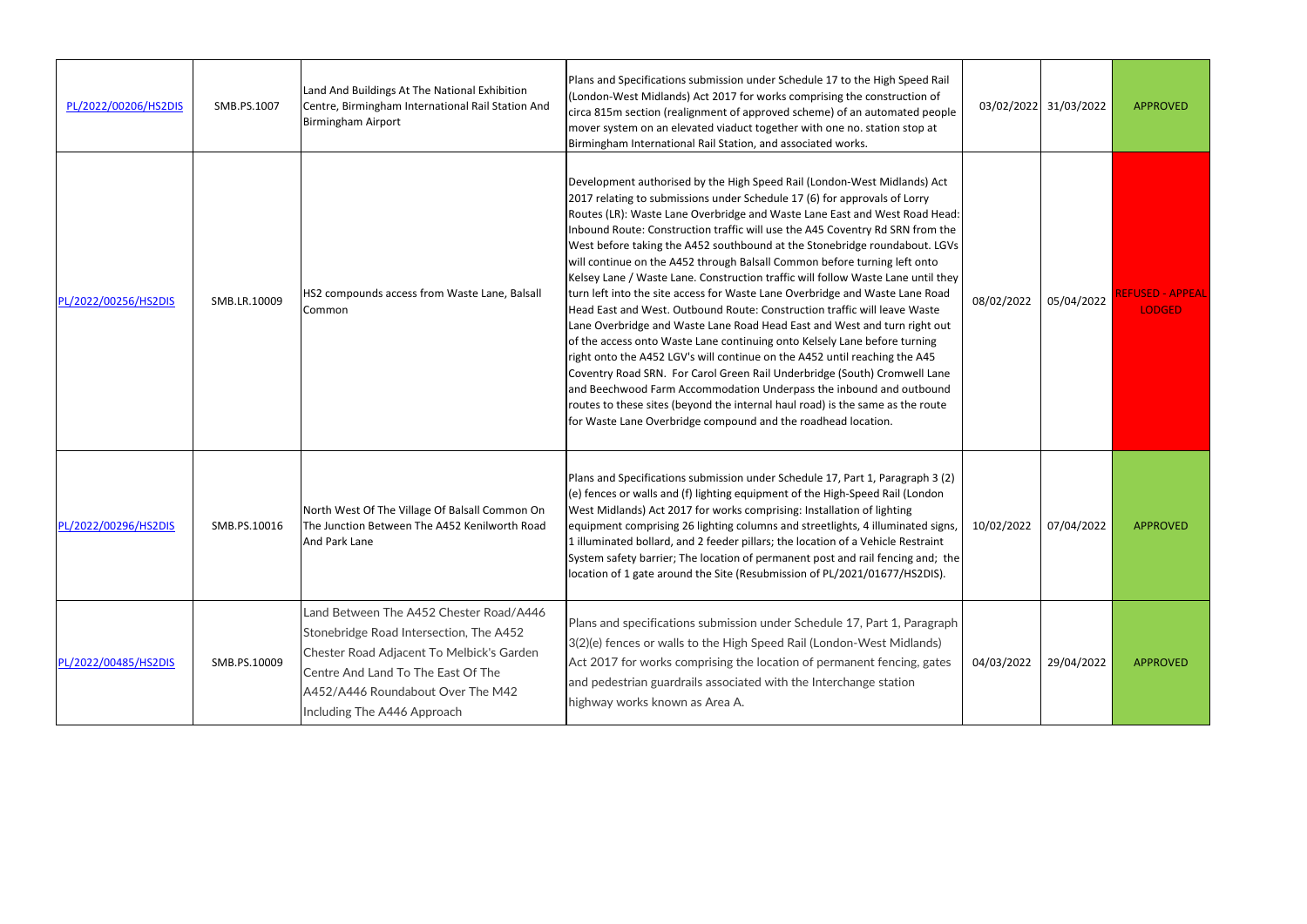| PL/2022/00589/HS2NMC | SMB.PS.10017 | Between The A452 And A446 Chester Road And<br>Stonebridge Road Intersection, The A452 Chester<br>To The East Of The A452/A446 Roundabout Over<br>The M42 Including A446 Approach | Non-material amendment to Schedule 17 consent no. PL/2020/02061/HS2DIS.<br>The approved design of the H4a Very High Containment Parapets (Precast<br>Road Adjacent To Melbicks Garden Centre, And Land Concrete) and off structure VRS on the A452/A446 Roundabout North<br>Overbridge and A452/A446 Roundabout South Overbridge will be replaced<br>with a revised parapet and off structure VRS design.                                                                                                                                                                                                                                                                                                                                                                                                                                                                                                                                                                                                                                                                                                                                                                                                                                                                                                                                                                                                                      | 11/03/2022 | 06/05/2022 | <b>APPROVED</b>                        |
|----------------------|--------------|----------------------------------------------------------------------------------------------------------------------------------------------------------------------------------|--------------------------------------------------------------------------------------------------------------------------------------------------------------------------------------------------------------------------------------------------------------------------------------------------------------------------------------------------------------------------------------------------------------------------------------------------------------------------------------------------------------------------------------------------------------------------------------------------------------------------------------------------------------------------------------------------------------------------------------------------------------------------------------------------------------------------------------------------------------------------------------------------------------------------------------------------------------------------------------------------------------------------------------------------------------------------------------------------------------------------------------------------------------------------------------------------------------------------------------------------------------------------------------------------------------------------------------------------------------------------------------------------------------------------------|------------|------------|----------------------------------------|
| PL/2022/00717/HS2DIS | SMB.PS.10018 | Land At The A452 Chester Road/A446 Stonebridge<br><b>Road Intersection</b>                                                                                                       | Plans and specifications submission under Schedule 17, Part 1, Paragraph 3(2)<br>(b) earthworks to the High-Speed Rail (London - West Midlands) Act 2017 for<br>works comprising: earthworks associated with the proposed highway works on<br>the A446 and A452.                                                                                                                                                                                                                                                                                                                                                                                                                                                                                                                                                                                                                                                                                                                                                                                                                                                                                                                                                                                                                                                                                                                                                               | 01/04/2022 | 27/05/2022 | <b>APPROVED</b>                        |
| PL/2022/00976/HS2DIS | SMB.PS.10013 | A45(Trunk) Coventry Road, The A45 Service Road<br>And East Way Approximately 1,000m South Of The<br>Proposed Interchange Station                                                 | Plans and Specifications submission under Schedule 17 to the High Speed Rail<br>(London - West Midlands) Act 2017 for works comprising three overbridges<br>that will carry the A45 (Trunk) Coventry Road, A45 Service Road and East Way<br>over the railway and ancillary works.                                                                                                                                                                                                                                                                                                                                                                                                                                                                                                                                                                                                                                                                                                                                                                                                                                                                                                                                                                                                                                                                                                                                              | 04/05/2022 | 05/07/2022 | <b>PENDING</b><br><b>CONSIDERATION</b> |
| PL/2022/01043/HS2DIS | SMB.PS.10020 | Lavender Hall Farm, Lavender Hall Lane, Berkswell,<br>Solihull, CV7 7BN                                                                                                          | Submission under Schedule 17 (6) of the High Speed Rail (London-West<br>Midlands) Act 2017 for approval of lorry routes to/ from the above site for<br>works comprising and associated with the diversion of the following Severn<br>Trent Water assets: WMI-4A-0010. Inbound: The access route for the works<br>will be from the, M6 onto A446, M42 and A45 Coventry Road, at Stonebridge<br>roundabout take the exit onto the A452 Kenilworth Road, after the second<br>roundabout vehicles will take the exit from A452 Kenilworth Road and onto<br>Park Lane, taking the right turn into the BBV works access and onto the BBV<br>Haul Road, continuing until Lavender Hall Lane, heading straight on for Access<br>A and taking the right turn onto Lavender Hall Lane then taking the left turn<br>into Access B. Outbound: The egress route for the works will be from Access B,<br>taking the right turn onto the Lavender Hall Lane and left turn into the BBV<br>haul road, from Access A, straight across Lavender Hall Lane and onto the BBV<br>haul road, from there they will exit onto Park Lane and continue until the A452<br>Kenilworth Road, taking the left turn to join and continuing to the Hallmeadow<br>Road Roundabout, taking the third exit to keep to the A452 Kenilworth Road<br>and continuing up to the Stonebridge Roundabout to take the exits for A45<br>Coventry Road, M42 and A446 to M6. | 25/05/2022 | 12/07/2022 | <b>PENDING</b><br><b>CONSIDERATION</b> |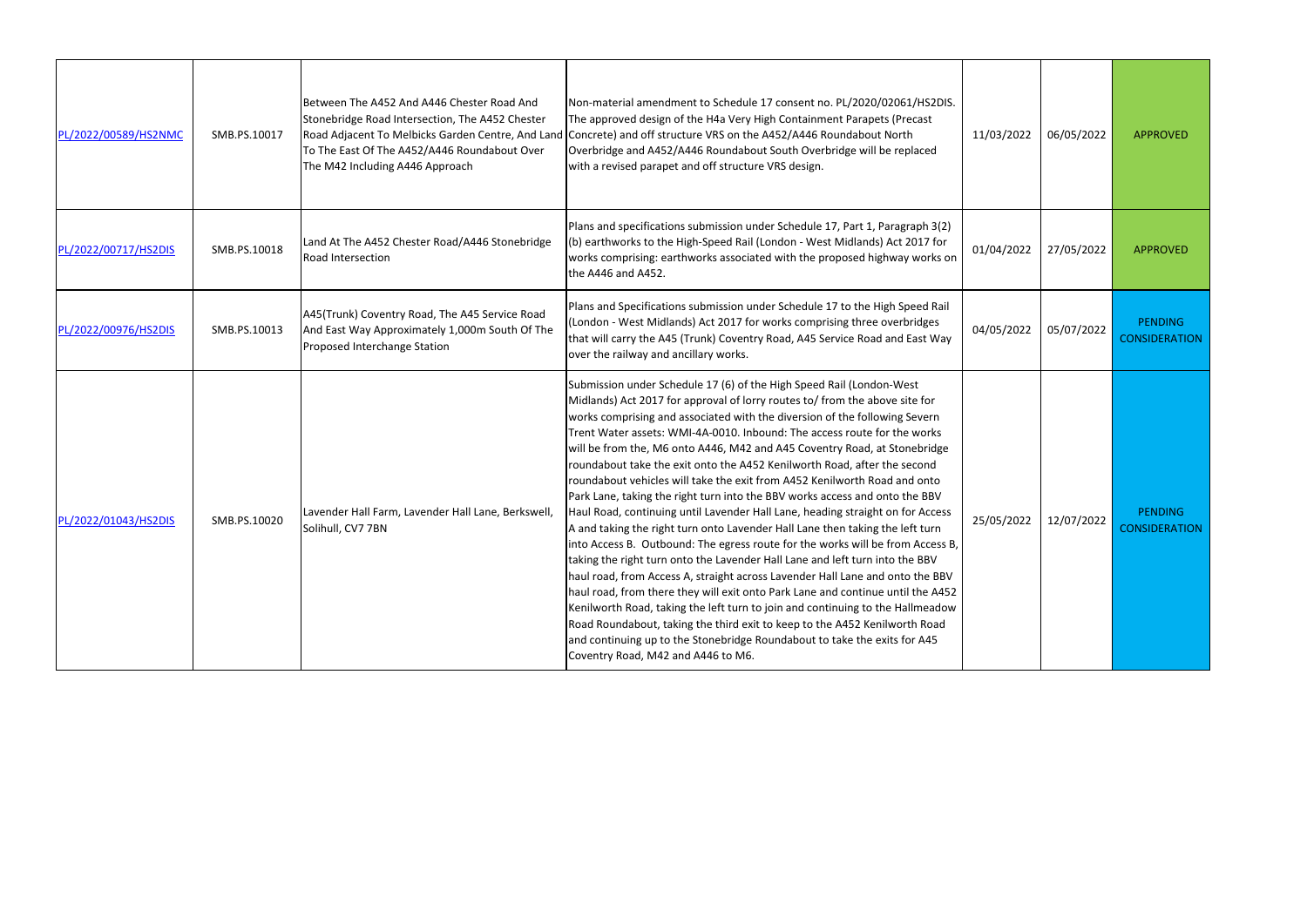